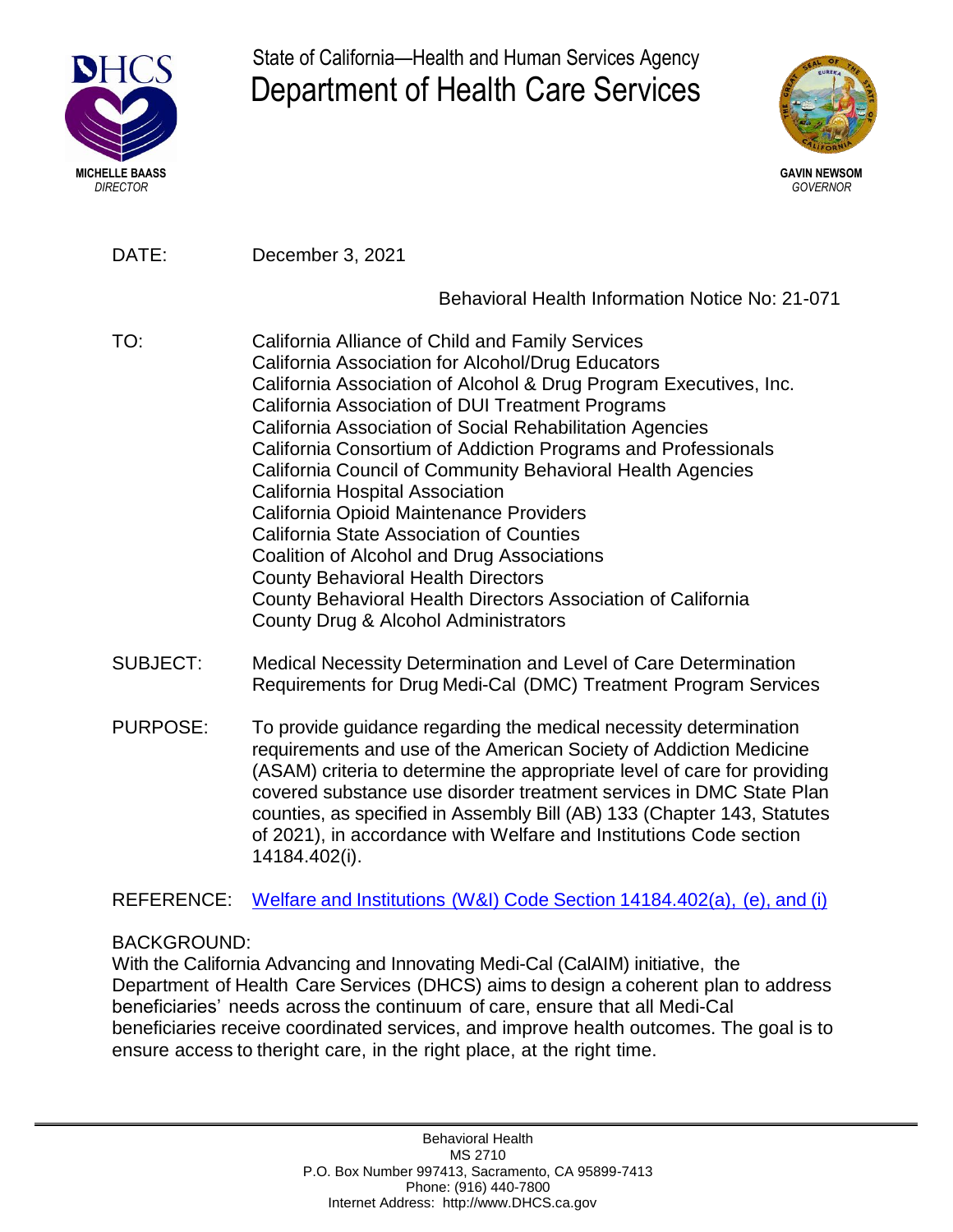Behavioral Health Information Notice No.: 21-071 Page 2 December 3, 2021

To achieve this aim, and as authorized by W&I Code sections  $14184.402$  (a) and(e), DHCS is aligning the medical necessity and level of care determination processes across the behavioral health delivery systems.

In accordance with W&I Code section  $14184.402(i)$  $14184.402(i)$ , DHCS is issuing this information notice to implement, interpret, and make specific the medical necessity and level of care determination requirements for substance use disorder (SUD) treatment services provided to beneficiaries residing in DMC State Plan counties (DMC beneficiaries). And,as specified in W&I Code section [14184.402,](https://casetext.com/statute/california-codes/california-welfare-and-institutions-code/division-9-public-social-services/part-3-aid-and-medical-assistance/chapter-7-basic-health-care/article-551-california-advancing-and-innovating-medi-cal-act/section-14184402-medically-necessary-determinations-for-covered-specialty-mental-health-services-and-substance-use-disorder-services-nonspecialty-mental-health-services-coverage) the requirements outlined below are effective January 1, 2022.

This information notice supersedes any medical necessity criteria and level of care determination requirements for the provision of SUD treatment services provided to DMC beneficiaries set forth in California Code of Regulations Title 22, Section [51341.1](https://govt.westlaw.com/calregs/Document/I12C91B008DA411E4A0F094BBA3CAFB62?originationContext=Search+Result&listSource=Search&viewType=FullText&navigationPath=Search/v3/search/results/navigation/i0ad60024000001571016ac9a9f2e10b2?startIndex%3d1%26Nav%3dREGULATION_PUBLICVIEW%26contextData%3d%28sc.Default%29&rank=1&list=REGULATION_PUBLICVIEW&transitionType=SearchItem&contextData=%28sc.Search%29&t_T1=22&t_T2=51341.1&t_S1=CA+ADC+s) and in any information notice or other guidance published prior to January 1, 2022.

### POLICY: Medical Necessity and DMC Access Criteria

Pursuant to W&I Code section [14184.402\(a\),](https://casetext.com/statute/california-codes/california-welfare-and-institutions-code/division-9-public-social-services/part-3-aid-and-medical-assistance/chapter-7-basic-health-care/article-551-california-advancing-and-innovating-medi-cal-act/section-14184402-medically-necessary-determinations-for-covered-specialty-mental-health-services-and-substance-use-disorder-services-nonspecialty-mental-health-services-coverage) all medical necessity determinations for covered SUD treatment services provided to DMC beneficiaries shall be made in accordance with W&I Code section [14059.5](https://casetext.com/statute/california-codes/california-welfare-and-institutions-code/division-9-public-social-services/part-3-aid-and-medical-assistance/chapter-7-basic-health-care/article-2-definitions/section-140595-medically-necessary-or-medical-necessity?PHONE_NUMBER_GROUP=P&sort=relevance&type=case&resultsNav=false&tab=keyword) and in accordance with the requirements set forth below.

## *Initial Assessment and Services Provided During the Assessment Process*

Covered and clinically appropriate DMC services are reimbursable for up to 30 days following the first visit with a Licensed Practitioner of the Healing Arts (LPHA), as defined in the California's Medicaid State Plan, or registered/certified counselor, whether or not a Diagnostic and Statistical Manual (DSM) diagnosis for Substance-Related and Addictive Disorders is established, or up to 60 days for beneficiaries under age 21, or if a provider documents that the beneficiary is experiencing homelessness and therefore requires additional time to complete the assessment. If a beneficiary withdraws from treatment prior to establishing a DSM diagnosis for Substance-Related and Addictive Disorders, and later returns, the 30-day or 60-day time period starts over.

The DMC initial assessment shall be performed face-to-face, by telehealth ("telehealth" throughout this document is defined as synchronous audio and video) or by telephone (synchronous audio-only) by an LPHA or registered or certified counselor and may be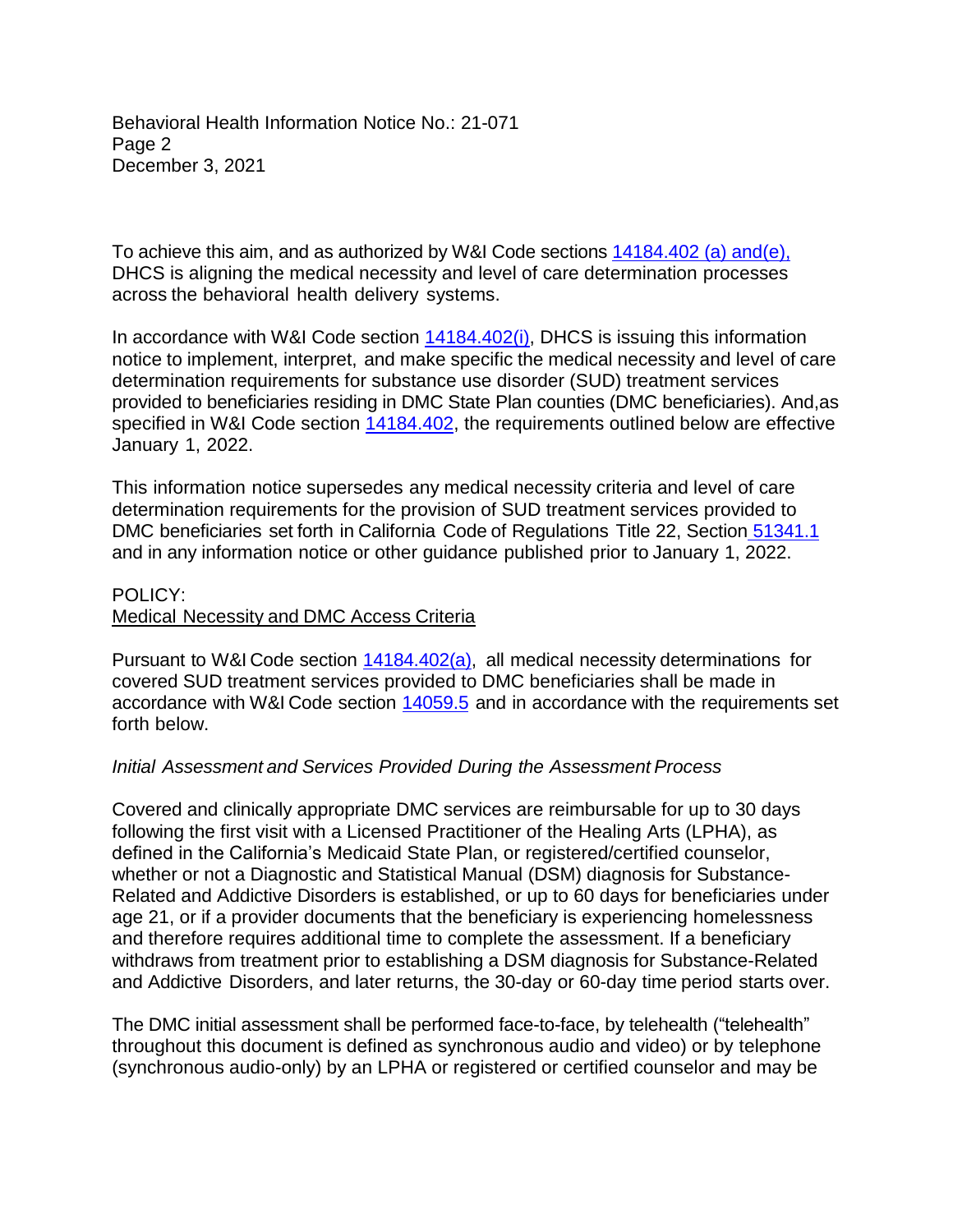Behavioral Health Information Notice No.: 21-071 Page 3 December 3, 2021

done in the community or the home.<sup>1</sup> Narcotic Treatment Programs (NTPs) conduct a history and physical exam by an LPHA pursuant to state and federal regulations. This history and physical exam done at admission to a NTP qualifies for the purpose of determining medical necessity under the DMC-ODS.

If the assessment of the beneficiary is completed by a registered or certified counselor, then the LPHA shall evaluate that assessment with the counselor and the LPHA shall make and document the initial diagnosis. The consultation between the LPHA and the registered or certified counselor can be conducted in person, by telehealth, or by telephone.

## *DMC Access Criteria for Services After Assessment*

- a. *Beneficiaries 21 years and older:* To qualify for DMC services after the initial assessment process, beneficiaries 21 years of age and older mustmeet one of the following criteria:
	- i. Have at least one diagnosis from the Diagnostic and StatisticalManual of Mental Disorders (DSM) for Substance-Related andAddictive Disorders, with the exception of Tobacco-Related Disorders and Non-Substance-Related Disorders, OR
	- ii. Have had at least one diagnosis from the DSM for Substance- Related and Addictive Disorders, with the exception of Tobacco-Related Disorders and Non-Substance-Related Disorders, prior tobeing incarcerated or during incarceration, determined by substance use history.
- b. *Beneficiaries under the age of 21*: Covered services provided under DMCshall include all medically necessary SUD services for individuals under 21 years of age as required pursuant to Section 1396d(r) of Title 42 of theUnited States Code. Federal EPSDT statutes and regulations require States to furnish all Medicaid-coverable, appropriate, and medically necessary services needed to correct and ameliorate health conditions, regardless of whether those services are covered in the state's Medicaid State Plan. Consistent with [federal guidance](https://www.medicaid.gov/sites/default/files/2019-12/epsdt_coverage_guide.pdf), services need not be curative or completely restorative to ameliorate a mental health condition,including substance misuse and SUDs. Services that sustain, support, improve, or make more tolerable substance misuse or an SUD are considered to ameliorate the condition and are thus covered as EPSDT services.

<sup>1</sup>DHCS is currently updating its telehealth policy, following stakeholder input, and the policy ontelephone and new patient assessments maybe updated, pending that process.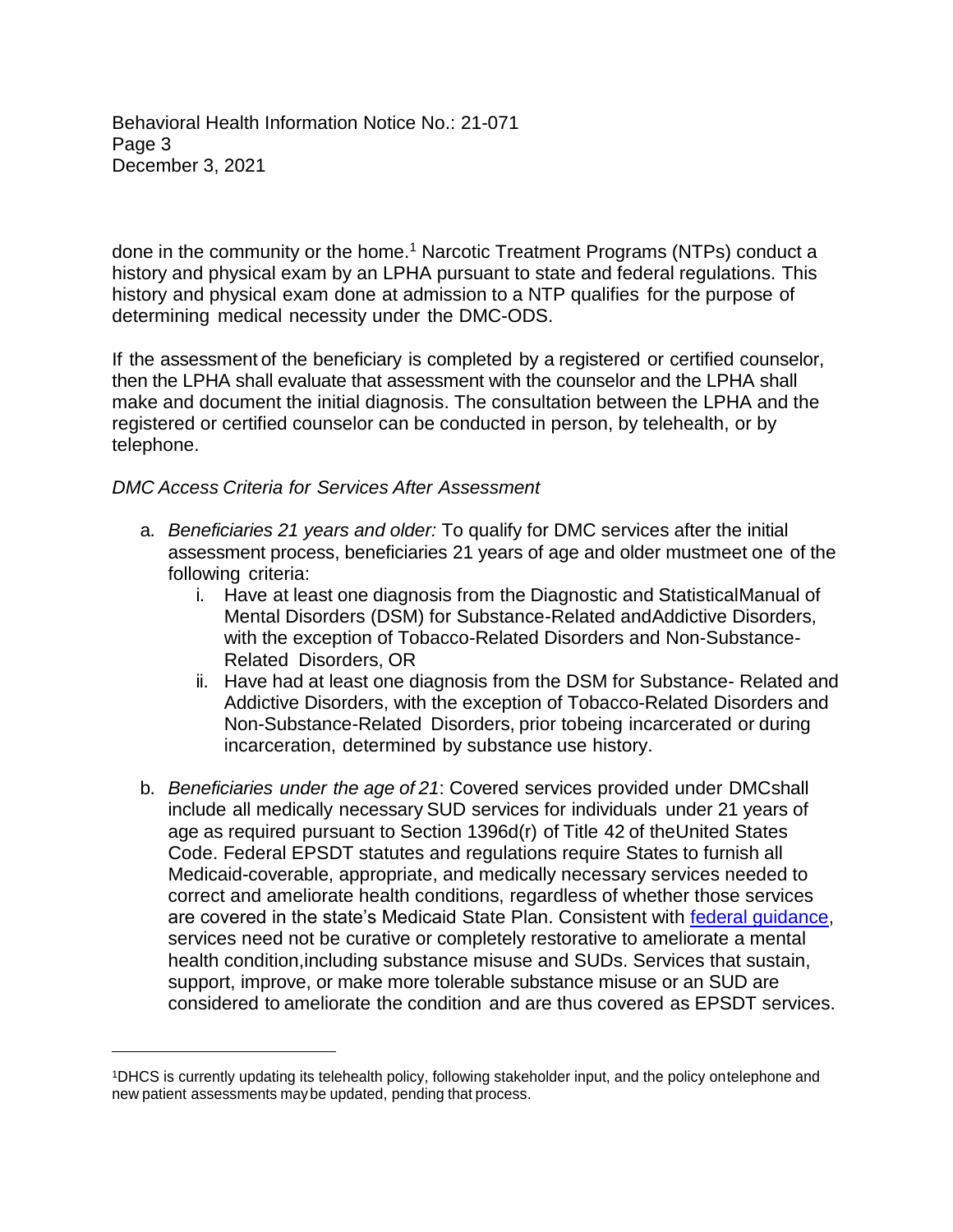Behavioral Health Information Notice No.: 21-071 Page 4 December 3, 2021

# *Additional Coverage Requirements and Clarifications*

Consistent with W&I Code [14184.402\(f\)](https://casetext.com/statute/california-codes/california-welfare-and-institutions-code/division-9-public-social-services/part-3-aid-and-medical-assistance/chapter-7-basic-health-care/article-551-california-advancing-and-innovating-medi-cal-act/section-14184402-medically-necessary-determinations-for-covered-specialty-mental-health-services-and-substance-use-disorder-services-nonspecialty-mental-health-services-coverage), clinically appropriate and covered SUD prevention, screening, assessment, and treatment services are covered and reimbursable Medi-Cal services even when:

- 1) Services are provided prior to determination of a diagnosis or prior to determination of whether DMC criteria are met, as described above;
- 2) The prevention, screening, assessment, treatment, or recovery services werenot included in an individual treatment plan; or
- 3) The beneficiary has a co-occurring mental health condition.

Regarding (1), DMC services are reimbursable during the assessment process as described above in the "*Initial Assessment and Services Provided During the Assessment Process"* subsection. In addition, clinically appropriate and covered DMC services provided during the assessment process are covered and reimbursable even if the assessment later determines that the beneficiary does **not** meet criteria for DMC. These changes do not eliminate the requirement that all Medi-Cal claims include a CMS approved ICD-10 diagnosis code. In cases where services are provided due to a suspected SUD that has not yet been diagnosed, options are available in the CMS approved ICD-10 diagnosis code list.<sup>2</sup> For example, these include codes for "Other specified" and "Unspecified" disorders," or "Factors influencing health status and contact with health services" (i.e., Z codes).

Regarding (2), Forthcoming guidance will provide clarification regarding new policiesand criteria for DMC documentation standards and requirements. The existing documentation standards and requirements remain in effect until replaced.

Regarding (3), clinically appropriate and covered DMC services delivered by DMC providers are covered and reimbursable Medi-Cal services whether or not the beneficiary has a co- occurring mental health disorder. Reimbursement for covered DMC provided to a beneficiary who meets DMC criteria and has a co-occurring mental health condition shall not be denied as long as DMC criteria and requirements are met.

<sup>2</sup> The ICD 10 Tabular (October 1st thru September 30th) at [https://www.cms.gov/medicare/icd-10/2022-icd-10](https://www.cms.gov/medicare/icd-10/2022-icd-10-cm) [cm](https://www.cms.gov/medicare/icd-10/2022-icd-10-cm)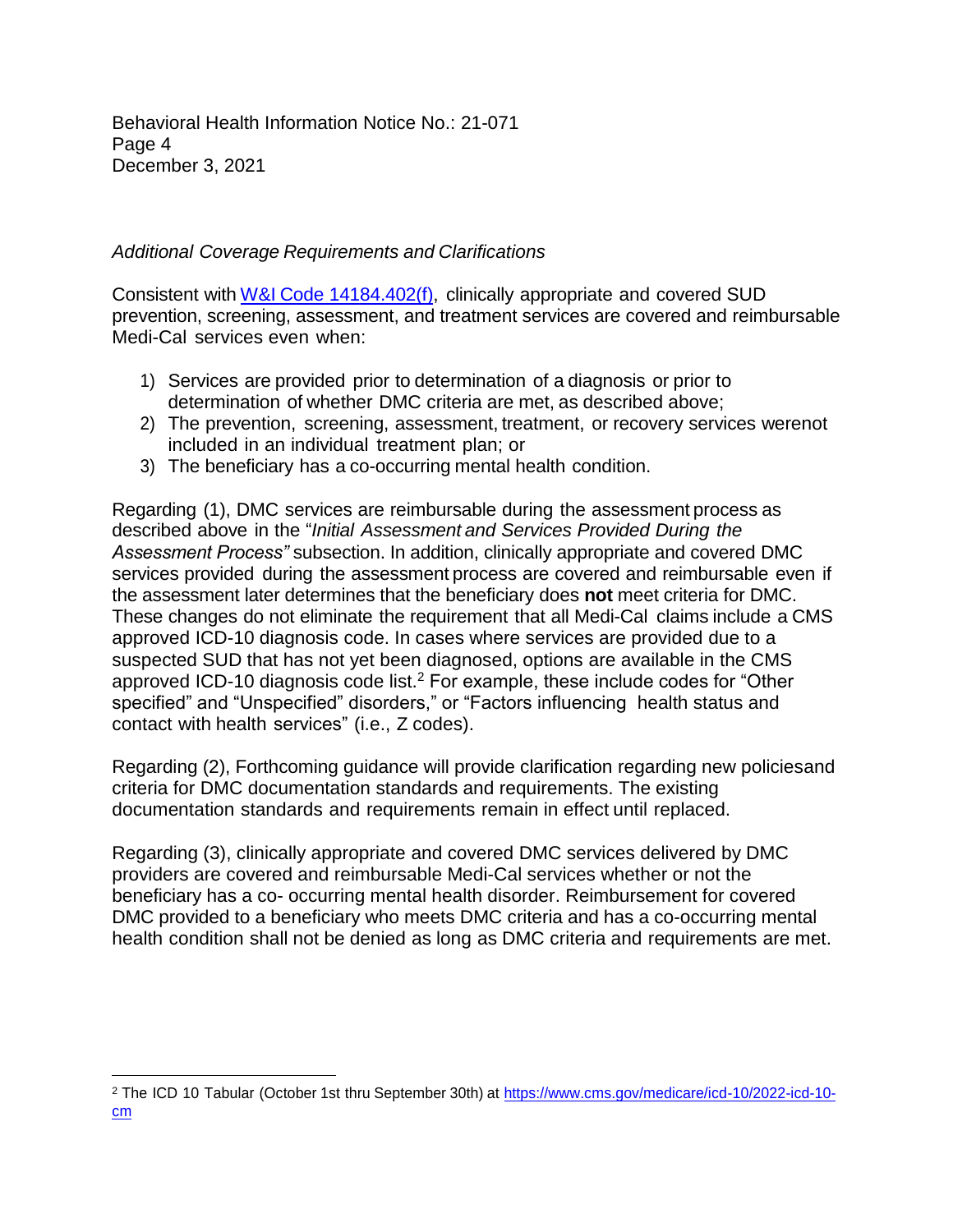Behavioral Health Information Notice No.: 21-071 Page 5 December 3, 2021

# Level of Care Determination

In addition to being medically necessary, all SUD treatment services provided to a DMC beneficiary must be clinically appropriate to address that beneficiary's presenting condition.

In accordance with W&I Code [14184.402\(e](https://casetext.com/statute/california-codes/california-welfare-and-institutions-code/division-9-public-social-services/part-3-aid-and-medical-assistance/chapter-7-basic-health-care/article-551-california-advancing-and-innovating-medi-cal-act/section-14184402-medically-necessary-determinations-for-covered-specialty-mental-health-services-and-substance-use-disorder-services-nonspecialty-mental-health-services-coverage)), providers must use the criteria adopted by the American Society of Addiction Medicine (ASAM) to determine the appropriate level of SUD treatment service for DMC beneficiaries.<sup>3</sup> However, a full assessment utilizing the ASAM criteria is not required for a DMC beneficiary to begin receiving covered and reimbursable SUD treatment services; an abbreviated ASAM screening tool may be used forinitial screening, referral, and access to clinically appropriate services.

- For DMC beneficiaries 21 and over, a full assessment using the ASAM Criteriashall be completed within 30 days of the beneficiary's first visit with a licensed professional of the healing arts (LPHA) or registered/certified counselor.
- For DMC beneficiaries under 21, or for adults experiencing homelessness, a full assessment using the ASAM criteria shall be completed within 60 days of the DMC beneficiary's first visit with an LPHA or registered/certified counselor.
- If a DMC beneficiary withdraws from treatment prior to completing theASAM assessment and later returns, the time period starts over.

DMC providers shall assure DMC State Plan Counties that The ASAM Criteria will be used to determine the appropriate level of care.

## *ASAM Background Information*

As background, The ASAM Criteria©, formerly known as the ASAM patient placement criteria, is the result of a collaboration that began in the 1980s to define one national setof criteria for providing outcome-oriented and results-based care in the treatment of SUDs. The ASAM Criteria© relies on a comprehensive set of guidelines for level of care placement, continued stay, and transfer/discharge of patients with addiction, including those with co-occurring conditions. The ASAM Criteria© uses a multidimensional patient assessment to direct medical management and the structure, safety, security, and intensity of treatment services. Detailed information about The ASAM Criteria© is available on the ASAM [website](https://www.asam.org/asam-criteria).

<sup>3</sup> W&I 14184.402(e)(1)